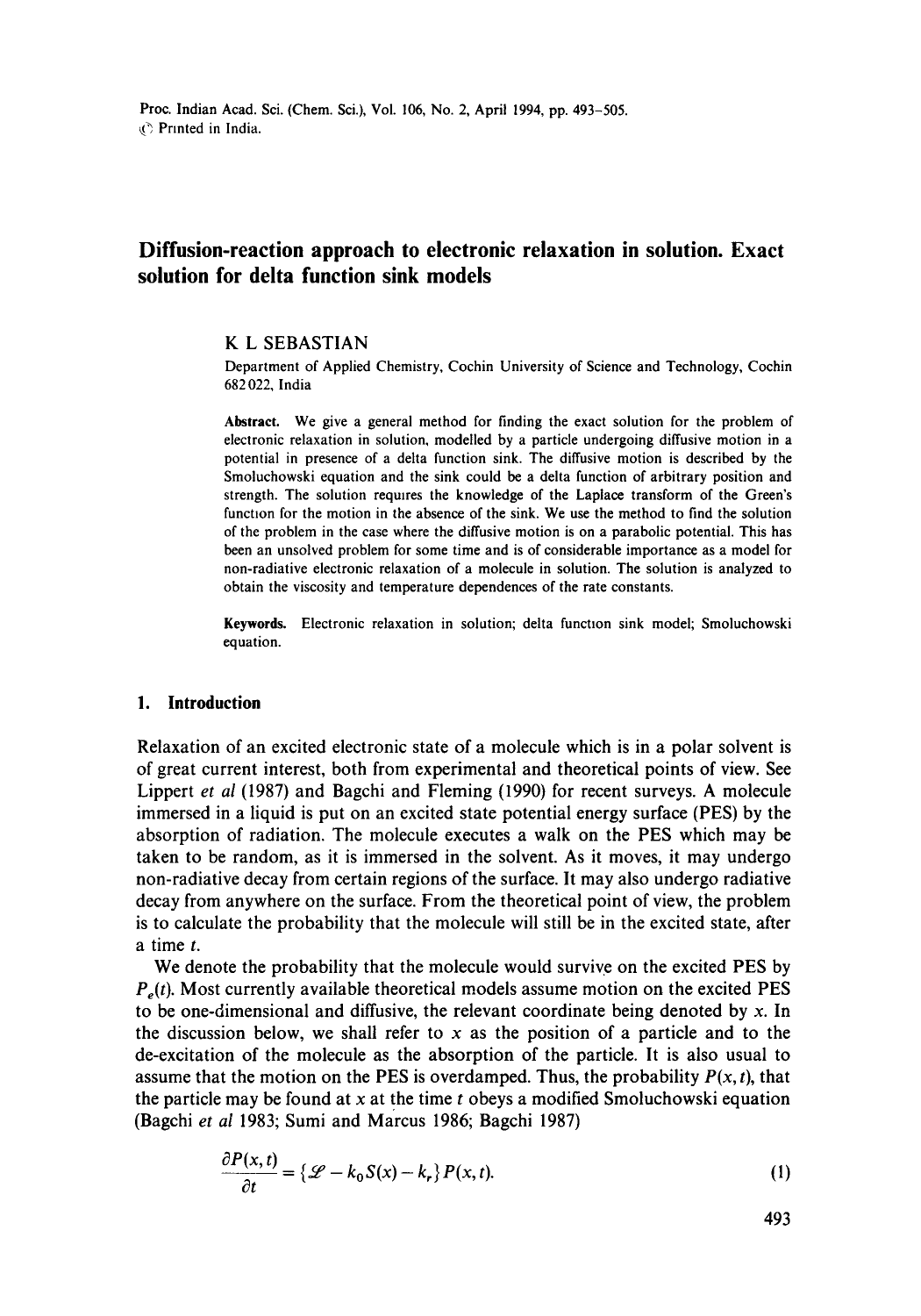In the above,

$$
\mathcal{L} = A \frac{\partial^2}{\partial x^2} + \frac{A}{k_B T} \frac{\partial}{\partial x} \frac{dV(x)}{dx}.
$$
 (2)

 $V(x)$  is a potential causing the drift of the particle, and is determined by the shape of the excited PES. *S(x)* is a position-dependent sink function, taken to be normalized (i.e.  $\int_{-\infty}^{\infty} S(x)dx = 1$ ), for convenience,  $k_0$  is the rate of non-radiative decay and k, is the rate of radiative decay. We have taken  $k$ , to be independent of position. A is the diffusion coefficient. It is related to the friction coefficient  $\zeta$  by  $A = k_B T/\zeta$ . Further, one can take  $\zeta$  to be proportional to the viscosity  $\eta$  of the medium. The molecule is initially on the ground state PES, and as the liquid is at a temperature  $T$ , its distribution over the coordinate x is random. From this it undergoes Franck–Condon excitation to the upper state PES. Therefore,  $x<sub>0</sub>$ , the initial position of the particle, on the excited state PES is random. We take it to be given by  $P_0(x_0)$ .

Even if one can determine  $P_e(t)$ , one still has the problem of defining a rate constant for the decay process. As is the usual case, the decay is almost never exponential over the entire time scale. Therefore, one can define rate constants in different ways. Bagchi *et al* (1983) make use of a long time rate constant  $k_L = -\lim_{t\to\infty} (d/dt) \ln P_e(t)$ and an average rate constant k, by  $k_t^{-1} = \int_0^\infty dt P_s(t)$ . For an alternate definition of rate constants, see Sumi and Marcus (1986).

A few model problems for which exact solutions have been found are available in the literature. They are:

(1) *The instantaneous death models* (see Bagchi 1987a). In the Oster-Nishijima (1956) model, one assumes that the particle moves freely in the region where  $0 < x < a$ , while if it goes out of this region, it decays with unit probability. On the other hand, in the staircase model, the particle is reflected at  $x = 0$ , but absorbed at  $x = a$ . Notice that in both cases the potential is flat if  $0 < x < a$ , i.e.  $V(x) = 0$ .

(2) *The pinhole sink model* Here one has a hole of width tending to zero on the PES. See references Bagchi (1987a) and Schulten *et al* (1980). On reaching this, the particle would fall into it with probability one. Mathematically, it is taken to be a delta function of infinite strength. Solution can be obtained, even in the ease where  $V(x)$  is parabolic, provided the sink is at the origin. That is,  $V(x) = Bx^2/2$ ,  $S(x) = \delta(x)$ and  $k_0 \rightarrow \infty$ . In this limit, the effect of the sink is to make  $P(0, t) = 0$  at all time. Thus one simply solves

$$
\frac{\partial P(x,t)}{\partial t} = \mathscr{L}P(x,t) - k_{r}P(x,t),
$$
\n(3)

subject to  $P(0, t) = 0!$  This equation can be solved quite easily by the method of images and from the solution one can obtain  $P_e(t)$ ,  $k_l$  and  $k_l$ . Cases where the sink is not at the origin and is not of infinite strength are interesting and have been studied (Bagchi 1987). However, the investigation has been numerical and was found to converge slowly in the limit of large  $k_0$ . In the following, we give a general procedure for finding the exact solution of the problem with a delta function sink, and apply it to the case of a parabolic potential. A preliminary report of this work has already been made (Sebastian 1992). Solutions have been obtained for other, related problems by the same method (Chakravarti and Sebastian 1993). As it is possible to find exact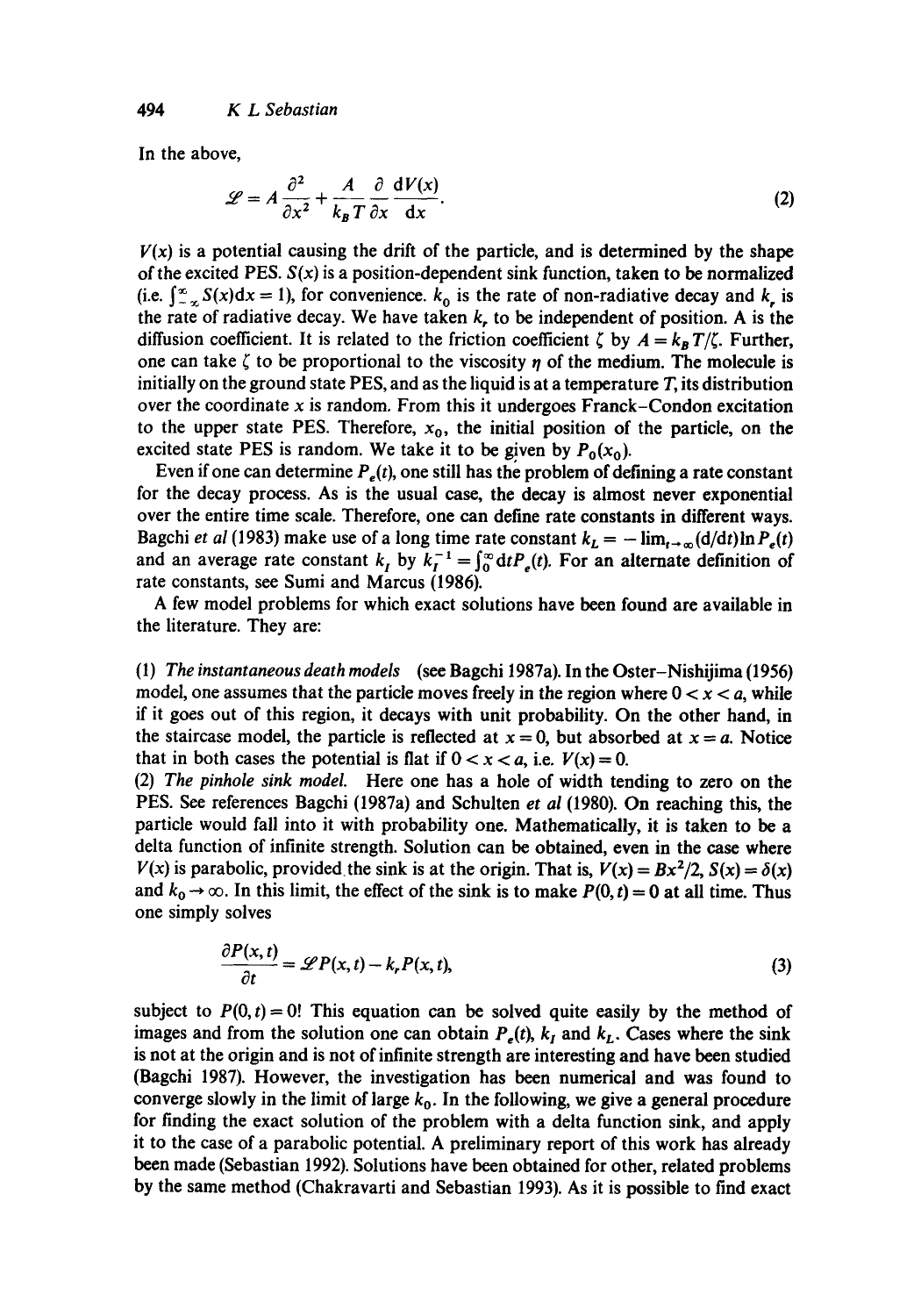expressions for the rate constants for motion on a realistic (parabolic) surface, the model should be of interest to any one interested in reaction dynamics.

#### **2. Exact results for the delta function sink**

We find it convenient to define the Laplace transform  $\mathcal{P}(x, s)$  of  $P(x, t)$  by

$$
\mathscr{P}(x,s) = \int_0^\infty P(x,t)e^{-st}dt.
$$
 (4)

Laplace transformation of (1) gives

$$
[s - \mathcal{L} + k_0 S(x) + k_r] \mathcal{P}(x, s) = P_0(x). \tag{5}
$$

As  $k<sub>r</sub>$  is a constant, the solution of this equation may be expressed in terms of the Green's function  $\mathscr{G}(x, s|x_0)$ , which obeys the equation

$$
[s - \mathcal{L} + k_0 S(x)]\mathcal{G}(x, s|x_0) = \delta(x - x_0). \tag{6}
$$

 $\mathscr{G}(x, s|x_0)$  describes motion in the case where there is no radiative decay. In terms of this, solution of (5) is

$$
\mathscr{P}(x,s) = \int_{-\infty}^{\infty} dx_0 \mathscr{G}(x,s+k_r|x_0) P_0(x_0).
$$
 (7)

Using the operator notations of quantum mechanics, we can write

$$
\mathcal{G}(x, s|x_0) = \langle x | [s - \mathcal{L} + k_0 S]^{-1} | x_0 \rangle, \tag{8}
$$

where  $|x\rangle(|x_0\rangle)$  denotes the position eigenket with an eigenvalue k  $(x_0)$ . Now we use the operator identity

$$
[s - \mathcal{L} + k_0 S]^{-1} = [s - \mathcal{L}]^{-1} - [s - \mathcal{L}]^{-1} k_0 S [s - \mathcal{L} + k_0 S]^{-1},
$$
 (9)

to obtain

$$
\mathscr{G}(x,s|x_0) = \langle x | [x-\mathscr{L}]^{-1} | x_0 \rangle - \langle x | [s-\mathscr{L}]^{-1} k_0 S [s-\mathscr{L}+k_0 S]^{-1} | x_0 \rangle. \tag{10}
$$

Inserting the resolution of identity  $I = \int_{-\infty}^{\infty} dy|y\rangle \langle y|$  in between the two inverses in the second term of the above equation, we arrive at a Lippman-Schwinger type equation

$$
\mathscr{G}(x,s|x_0) = \mathscr{G}_0(x,s|x_0) - k_0 \int_{-\infty}^{\infty} dy \mathscr{G}_0(x,s|y)S(y)\mathscr{G}(y,s|x_0).
$$
 (11)

 $\mathscr{G}_0(x, s|x_0)$  is defined by

$$
\mathcal{G}_0(x, s|x_0) = \langle x | [s - \mathcal{L}]^{-1} | x_0 \rangle \tag{12}
$$

and corresponds to propagation of the particle placed initially at  $x_0$ , in the absence

 $\overline{1}$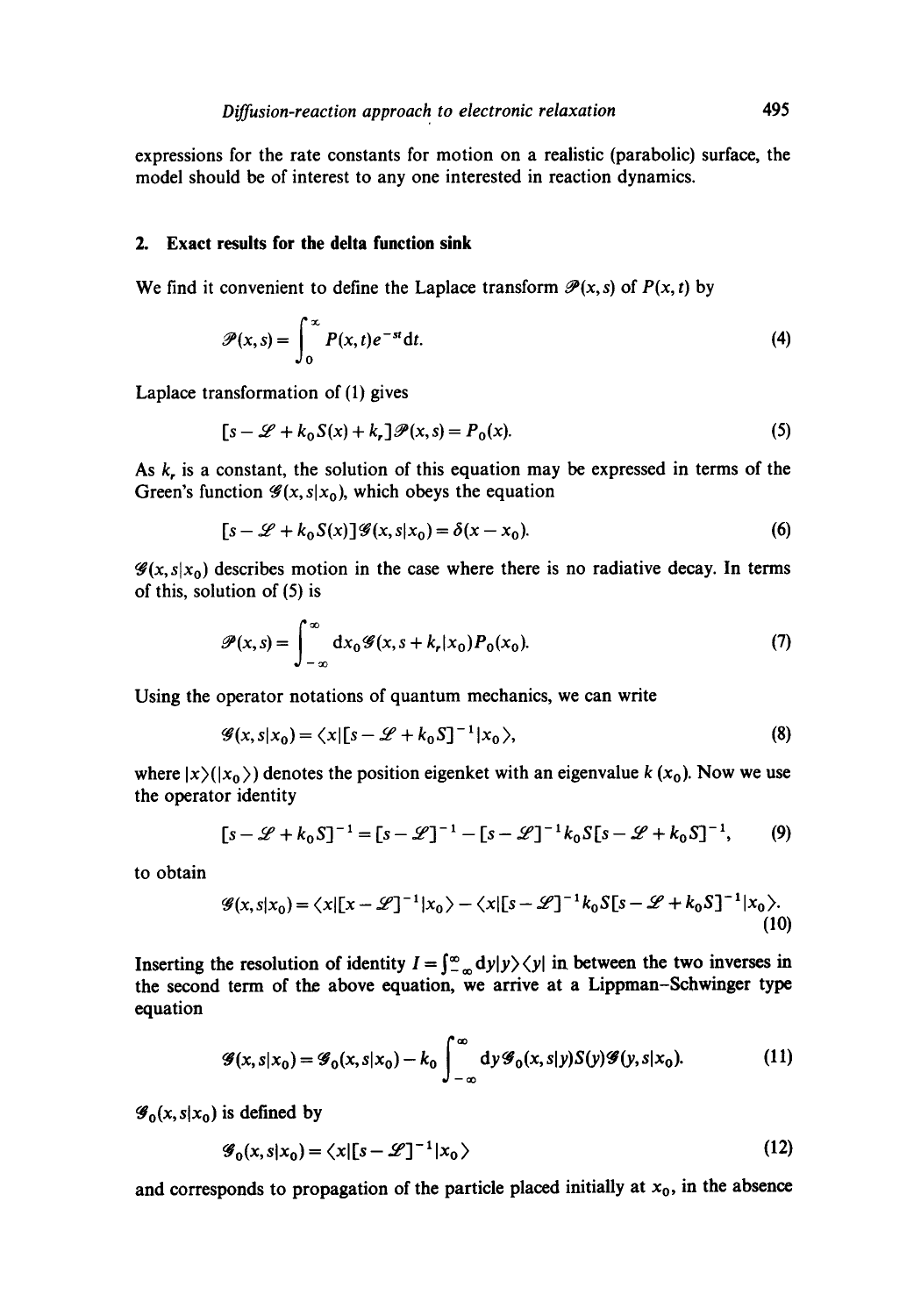of any sink. Note that it is the Laplace transform of  $G_0(x, t|x_0)$ , which is the probability that a particle starting at  $x_0$  may be found at x at the time t, given that there is no decay. It obeys the diffusion equation

$$
[(\partial/\partial t) - \mathscr{L}]G_0(x, t|x_0) = \delta(x - x_0).
$$
\n(13)

The above equation has no sink term in it. As there is no sink, there is no absorption of the particle. Therefore,  $\int_{-\infty}^{\infty} dx G_0(x, t|x_0) = 1$ . From this one concludes that

$$
\int_{-\infty}^{\infty} dx \mathcal{G}_0(x, s | x_0) = 1/s,
$$
\n(14)

a result that we make use of in the following. If  $S(y) = \delta(y - x_s)$ , then (11) becomes

$$
\mathcal{G}(x, s|x_0) = \mathcal{G}_0(x, s|x_0) - k_0 \mathcal{G}_0(x, s|x_s) \mathcal{G}(x_s, s|x_0). \tag{15}
$$

We now solve (15) to find

$$
\mathcal{G}(x_s, s | x_0) = \mathcal{G}_0(x_s, s | x_0) [1 + k_0 \mathcal{G}_0(x_s, s | x_s)]^{-1}.
$$
 (16)

This, when substituted back into (15) gives

$$
\mathcal{G}(x, s | x_0) = \mathcal{G}_0(x, s | x_0) - k_0 \mathcal{G}_0(x, s | x_s) \mathcal{G}_0(x_s, s | x_0) [1 + k_0 \mathcal{G}_0(x_s, s | x_s)]^{-1}.
$$
\n(17)

Using the above equation in (7) gives us  $\mathcal{P}(x, s)$  explicitly, which we do not write down, as our interest is only in the survival probability  $P_e(t) = \int_{-\infty}^{\infty} dx P(x, t)$ . It is possible to calculate the Laplace transform  $\mathcal{P}_e(s)$  of  $P_e(t)$ , directly.  $\mathcal{P}_e(s)$  is related to  $\mathscr{P}(x, s)$  by  $\mathscr{P}_e(s) = \int_{-\infty}^{\infty} dx \mathscr{P}(x, s)$ . Therefore, from (7), (14) and (17), we get

$$
\mathscr{P}_e(s) = \frac{1}{s + k_r} \left[ 1 - \left[ 1 + k_0 \mathscr{G}_0(x_s, s + k_r | x_s) \right]^{-1} k_0 \times \int_{-\infty}^{\infty} dx_0 \mathscr{G}_0(x_s, s + k_r | x_0) P_0(x_0) \right].
$$
\n(18)

The average and long time rate constants may be found from  $\mathcal{P}_e(s)$ . Thus,  $k_1^{-1} = \mathcal{P}_e(0)$ and  $k_L$  = negative of the pole of  $\mathcal{P}_e(s)$ , closest to the origin. From (18), we get

$$
k_I^{-1} = \frac{1}{k_r} \left[ 1 - k_0 \left[ 1 + k_0 \mathcal{G}_0(x_s, k_r | x_s) \right]^{-1} \int_{-\infty}^{\infty} dx_0 \mathcal{G}_0(x_s, k_r | x_0) P_0(x_0) \right].
$$
\n(19)

Obviously,  $k_I$  is dependent on the initial probability distribution  $P_0(x)$ . On the other hand,  $k_L = -$  pole of  $\left[ [1 + k_0 \mathcal{G}_0(x_s, s + k_r | x_s)] [s + k_r] \right]^{-1}$ , closest to the origin, on the negative s axis, and is independent of the initial distribution.

The expressions that we have obtained for  $\mathcal{P}_e(s)$ ,  $k_t$  and  $k_t$  are quite general and are valid for any  $V(x)$ . However, their utility is limited by the fact that in order to make use of them one must know  $\mathscr{G}_0(x, s|x_0)$ , which is somewhat difficult to determine. It is possible to find  $\mathscr{G}_0(x, s|x_0)$  only in a few limited cases and the parabolic potential is one of them.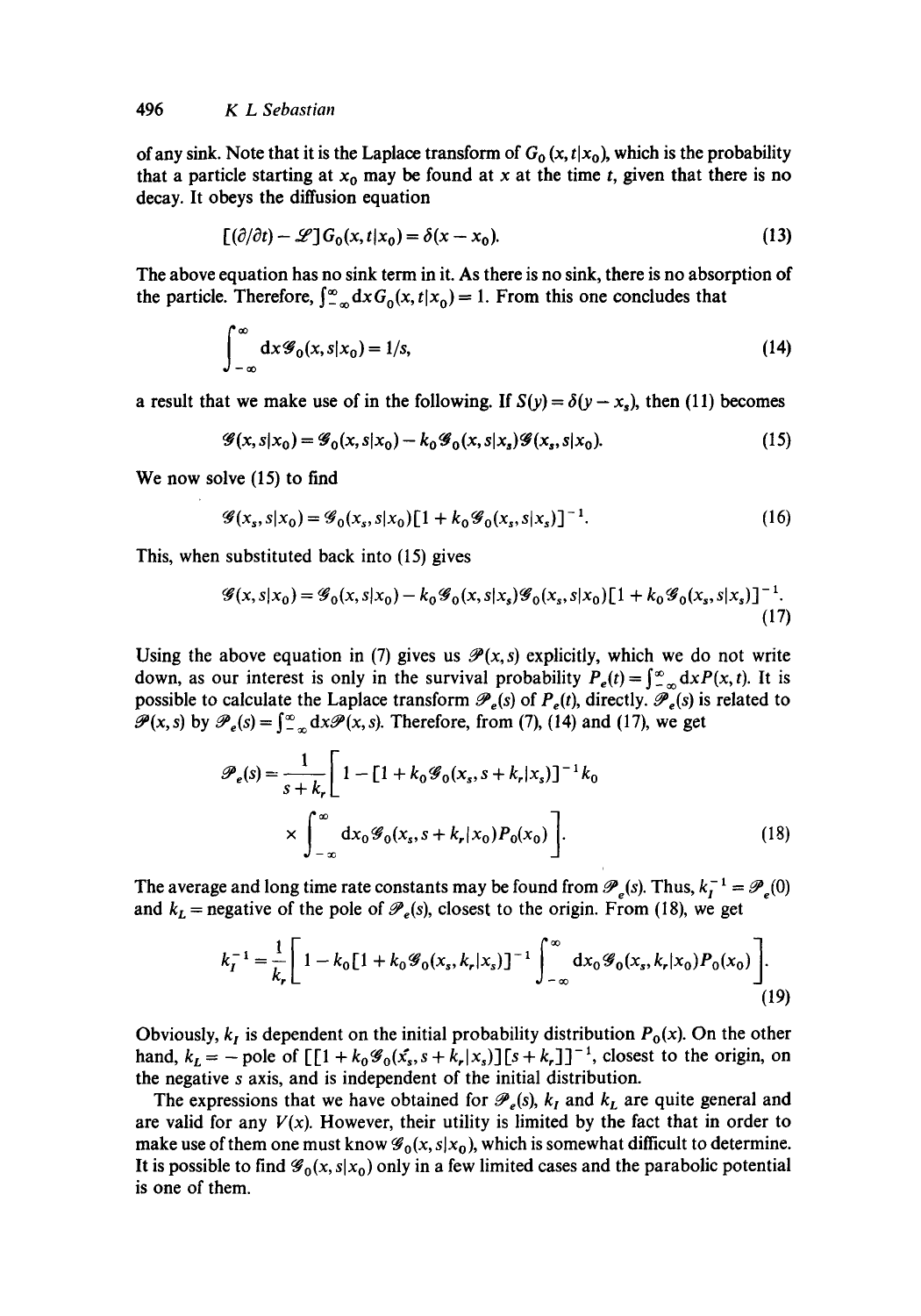#### **3. The parabolic potential**

#### 3.1 *Green's function*  $\mathscr{G}_0(x, s|x_0)$

In the following, we given results for the parabolic potential, where we take  $V(x)$  =  $\mu\omega^2x^2/2$ ,  $\mu$  being the mass and  $\omega$  the frequency. In this case, the equation obeyed by  $\mathscr{G}_0(x, s|x_0)$  is

$$
\[s - A \frac{\partial^2}{\partial x^2} - \frac{\partial}{\partial x} Bx \] \mathcal{G}_0(x, s | x_0) = \delta(x - x_0),\tag{20}
$$

with  $B = \mu \omega^2 A/(k_B T) = \mu \omega^2/\zeta$ . We now introduce the variable z by  $z = x(A/B)^{1/2}$ , when we obtain

$$
\left[ v + \frac{d^2}{dz^2} + \frac{d_z}{dz} \right] \mathcal{G}_0(z, s|z_0) = -\delta(z - z_0)/(AB)^{1/2}, \tag{21}
$$

where we have expressed the Green's function in terms of the new variable z. We have also introduced  $z_0 = x_0 (A/B)^{1/2}$  and  $v = -s/B$ . The homogeneous equation corresponding to (21) is well known in mathematical physics and has solutions in terms of the parabolic cylinder functions. The Green's function can therefore be expressed in terms of the parabolic cylinder functions as

$$
\mathcal{G}_0(x, s|x_0) = F(z, s|z_0)/s,\tag{22}
$$

with

$$
F(z, s|z_0) = D_y(-z_<)D_y(z_<) \exp[(z_0^2 - z^2)/4] \Gamma(1 - v)[B/(2\pi A)]^{1/2}.
$$
 (23)

See the appendices  $A$  and  $B$  for details.

#### 3.2 *Rate constants*

To get a qualitative ideal of the behaviour of the rate constants, we imagine the initial distribution,  $P_0$  to be sharply peaked at  $x_0$ , and to be well represented by  $\delta(x - x_0)$ . Then, we obtain

$$
k_I^{-1} = k_r^{-1} [1 - k_0 F(z_s, k_r | z_0) / [k_r + k_0 F(z_s, k_r | z_s)]]
$$
 (24)

Further,

$$
k_L = -
$$
 [value of s for which  $s + k_0 F(z_s, s|z_s) = 0$ ] +  $k_r$ . (25)

We note that  $k_i$  is dependent on the initial position  $x_0$  (i.e.  $z_0$ ) and  $k_i$ , in a rather complex fashion. On the other hand,  $k<sub>L</sub>$  is independent of  $x<sub>0</sub>$  and depends on k, linearly. In the following we let  $k_{\tau} \rightarrow 0$ , in which limit (24) and (25) simplify. This is the limit studied by Bagchi and coworkers (Bagchi *et al* 1983; Bagchi 1987a). By analyzing this limit we arrive at conclusions which we expect to be valid for finite, but small  $k<sub>r</sub>$ . We now consider the limit  $k_r \to 0$  in (24). As one has  $D_v(z) = \exp(-z^2/4)$  in the limit  $v \to 0$ , we find that as  $k_r \to 0$ ,  $F(z_s, k_r | z_0)$  and  $F(z_s, k_r | z_s) \to \exp(-z_s^2/2) [B/(2\pi A)]^{1/2}$  so that  $k_0F(z_s, k_r|z_0)/[k_r + k_0F(z_s, k_r|z_s)] \rightarrow 1$ . Hence from (25), one gets

$$
k_I^{-1} = \lim_{k_r \to 0} \frac{1}{k_r} \Big[ (k_0 F(z_s, k_r | z_0) / [k_r + k_0 F(z_s, k_r | z_s) ] )_{k_r = 0}
$$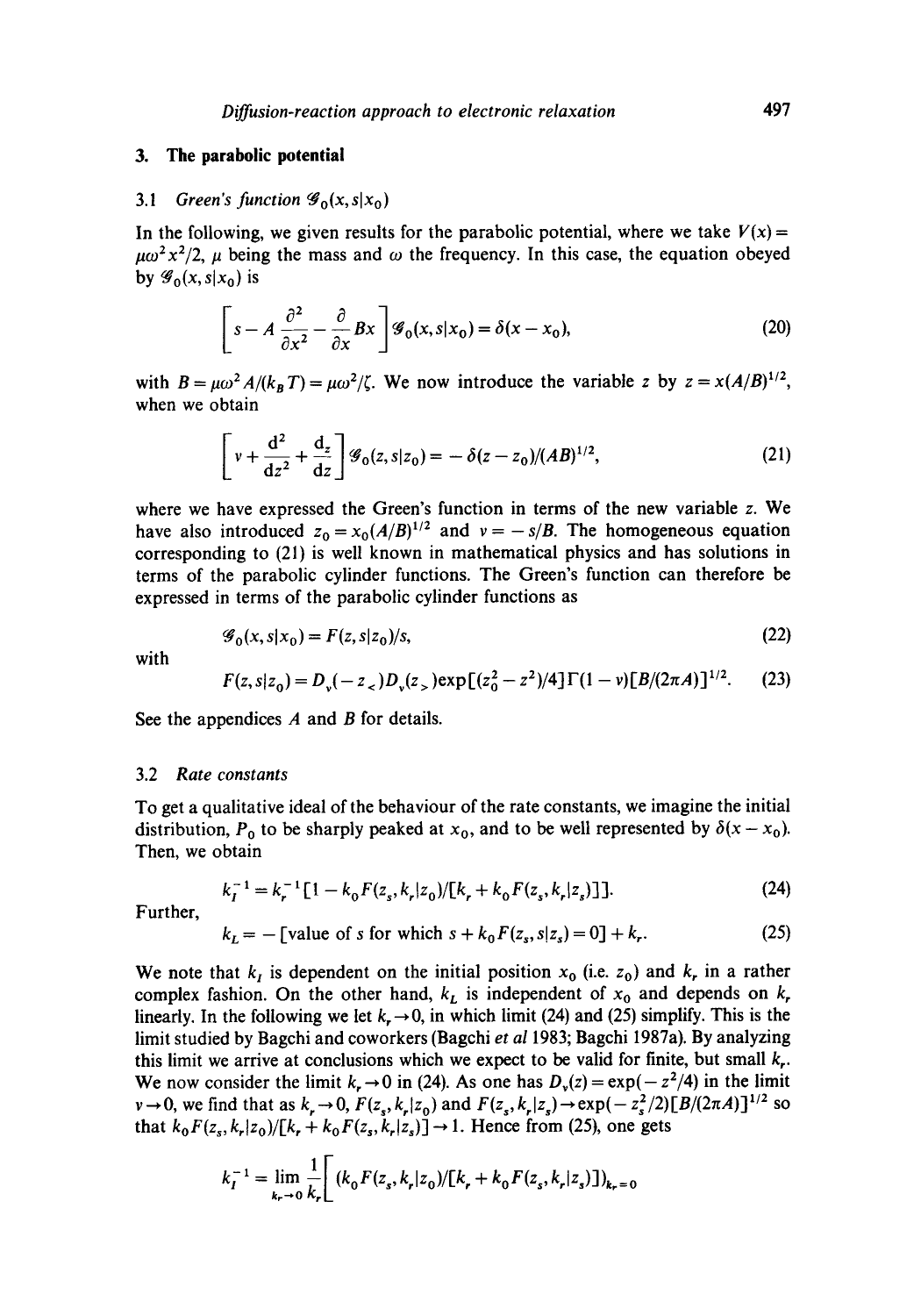Ė

$$
-k_0 F(z_s, k_r | z_0) / [k_r + k_0 F(z_s, k_r | z_s)] \bigg]
$$
  
= 
$$
- \left[ \frac{\partial}{\partial k} (k_0 F(z_s, k_r | z_0) / [k_r + k_0 F(z_s, k_r | z_s)] ) \right]_{k_r = 0}
$$
 (26)

$$
= \left[ F(z_s, k_r | z_0) / [k_0 [F(z_s, k_r | z_s)]^2] - \frac{\partial}{\partial k_r} (F(z_s, k_r | z_0) / F(z_s, k_r | z_s)) \right]_{k_r = 0}
$$
\n(27)

$$
= \exp(z_s^2/2)/\{k_0[B/(2\pi A)]^{1/2}\}\
$$

$$
-\left[\frac{\partial}{\partial s}(\mathscr{G}(z_s, s|z_0)/\mathscr{G}(z_s, s|z_s))\right]_{s=0}.
$$
(28)

We take, without loss of generality,  $z_0 < z_s$ , so that the particle is initially placed to the left of the sink. After somewhat lengthy algebra, we get

$$
k_I^{-1} = \exp(z_s^2/2)/\{k_0[B/(2\pi A)]^{1/2}\}\
$$
  
+ 
$$
\left[\int_{z_0}^{z_s} dz \exp(z^2/2)dz(1 + \text{erf}(z/\sqrt{2}))\right] (\pi/2)^{1/2}/B,
$$
 (29)

in the limit  $k_0 \to \infty$ , the particle would be absorbed with certainty if it reaches  $x_n$ . This is referred to as the pinhole sink. In this limit, the first term on the right hand side vanishes and the expression reduces to that of Poomimadevi and Bagchi (1988), obtained by calculating the mean first passage time. Note that the first term in the above equation is a correction to their equation, for finite  $k_0$ . Even for diffusive motion in a general potential, this type of result is valid as is proved in appendix C.

As in Bagchi and Fleming (1990), viscosity and temperature dependence of the rate constants,  $k_I$  and  $k_L$  may be obtained by making the identification  $A = kT/\zeta$  and  $B = \mu \omega^2/\zeta$ , with  $\zeta$  being proportional to the viscosity  $\eta$ . Note that *A/B* is independent of the viscosity. It is convenient to introduce the dimensionless rate constants  $\overline{k}_I$  and  $\bar{k}_L$  by  $\bar{k}_I = k_I/B$  and  $\bar{k}_L = k_L/B$  and the dimensionless rate for non-radiative decay,  $k_0 = k_0/(AB)^{1/2}$ . We depart slightly from the definition of the earlier paper (Sebastian 1992) in that this does not have  $(2\pi)^{1/2}$  in it. In terms of them, (29) becomes

$$
\bar{k}_I^{-1} = \exp(z_s^2/2)/[\bar{k}_0 + (2\pi)^{1/2}] \Bigg[ \int_{z_0}^{z_s} dz \exp(z^2/2) dz (1 + \text{erf}(z/\sqrt{2})) \Bigg] (\pi/2)^{1/2}.
$$
\n(30)

In the low viscosity or small  $\bar{k}_0$  limit,  $\bar{k}_0 \ll 1$ , only the first term on the RHS of (30) is significant.  $k_I$  is then independent of  $\eta$ . If the sink is not at the origin,  $z_s \neq 0$ , and the rate exhibits Arrhenius type activation. But if  $z_s \approx 0$ ,  $k_I$  would decrease with temperature, leading to an apparently negative activation energy. If the viscosity is high or  $k_0$  is large,  $\bar{k}_0 \gg 1$ , and  $k_I$  shows inverse dependence on  $\eta$ . Further, in this limit  $k_l$  is determined by the rate of arrival of the particle at the sink position, which would increase with temperature. Therefore  $k<sub>I</sub>$  increases with temperature. The long term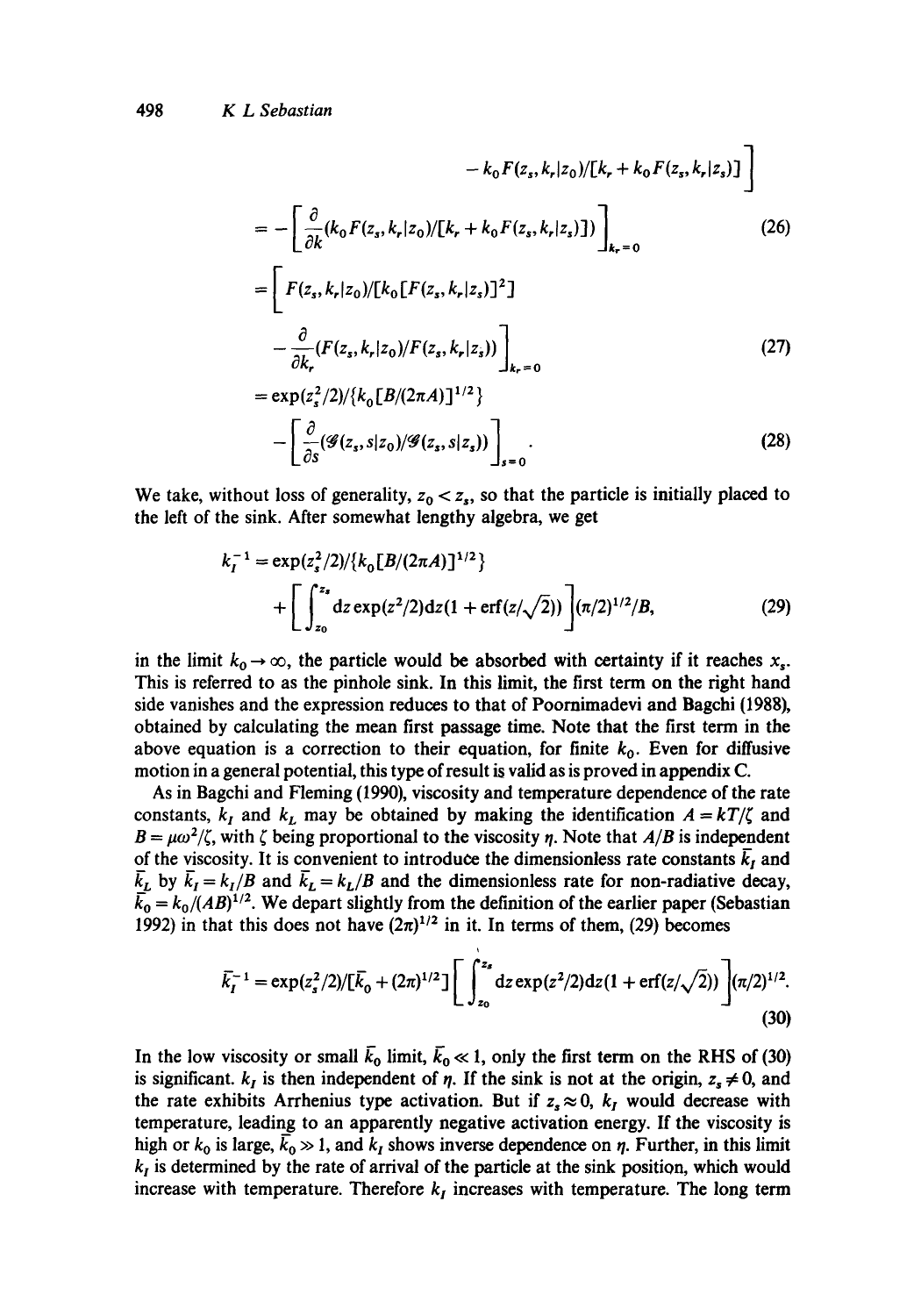rate constant  $k_L$  is determined by the value of *s*, which satisfies  $s + k_0 F(z_s, s|z_s) = 0$ . Explicitly,  $k_L = -s$ . Using (23) we written this equation as an equation for v  $(=-s/B),$ 

$$
v/\bar{k}_0 = D_v(-z_s)D_v(z_s)D_v(z_s)\Gamma(1-v)/(2\pi)^{1/2}.
$$
 (31)

If  $v = n$ , where  $n = 0, 1, 2, ..., D_v(z) = 2^{-(n/2)} \exp(-z^2/4) H_n(z/\sqrt{2})$ ,  $H_n$  being Hermite polynomials.  $\Gamma(1-v)$  has simple poles at  $v=1,2,...$ . A graphical analysis of (31) using the above data is shown in figure 1, where we plot both the sides of the equation as functions of v. This leads to the conclusion that there is one value of  $v \in [n, n + 1]$ which satisfies (31). As we are analyzing the long time limit, our interest is only in  $v \in [0, 11]$ . If  $\bar{k}_0 \ll 1$  then this value of  $v \ll 1$  and one may approximate it by zero on the right hand side of (31) to get  $v \approx \bar{k}_0 D_0(-z_s)D_0(z_s)/(2\pi)^{1/2}$  and hence

$$
k_L = \exp(-z_s^2/2)k_0[B/(2\pi A)]^{1/2}.
$$
 (32)

In this case decay is only a small perturbation and is, consequently, from the equilibrium population. In this limit, the rate constant,  $k<sub>L</sub>$  exhibits Arrheniu activation and is independent of  $\eta$ . If  $k_0 \gg 1$ , the left hand side of (31) is small and the value of v is now given by  $D_x(-z_1)D_y(z_2)\Gamma(1 - v) \approx 0$  so that v is determined by  $D_{\nu}(-z_s)D_{\nu}(z_s) = 0$ . If  $|\nu| < 1$ ,  $D_{\nu}(z_s) = 0$  only for  $z < 0$  (Erdélyi 1953), and hence we write this as  $D_v(-|z_s|)=0$ . If  $\bar{k}_0=\infty$  and  $z_s=0$ , one gets  $v=1$  and hence  $k_L=B$ , the result for the pinhole sink at the origin (Bagchi and Fleming 1990; Bagchi 1987a). However, for any other value of  $\bar{k}_0$  and  $z_s$ , one has a solution of (31) with  $v < 1$ . If  $z_s \gg 1$  (we take it to be positive without loss of generality), then again one can obtain an analytic solution to (31). For this, we substitute the asymptotic expressions  $D_y(z) = \exp(-z^2/4)z^2[(1 + O(1/z^2))]$  and  $D_y(-z) = \exp(-z^2/4)z^2[(1 + O(1/z^2))]$  +  $\exp(-z_5^2/4)z_5^{-v-1}/(2\pi)^{1/2}[1+O(1/z_5^2)]/\Gamma(-v)$  into (31), use  $-v\Gamma(-v) = \Gamma(1-v)$ ,



**Figure 1.** Plots of  $v/\bar{k}_0$  (-----) and  $D_v(-z_s)D_v(z_s)\Gamma(1-v)/(2\pi)^{1/2}$  (----) against v for  $\bar{k}_0=1$ and  $z_s = 0.5$ .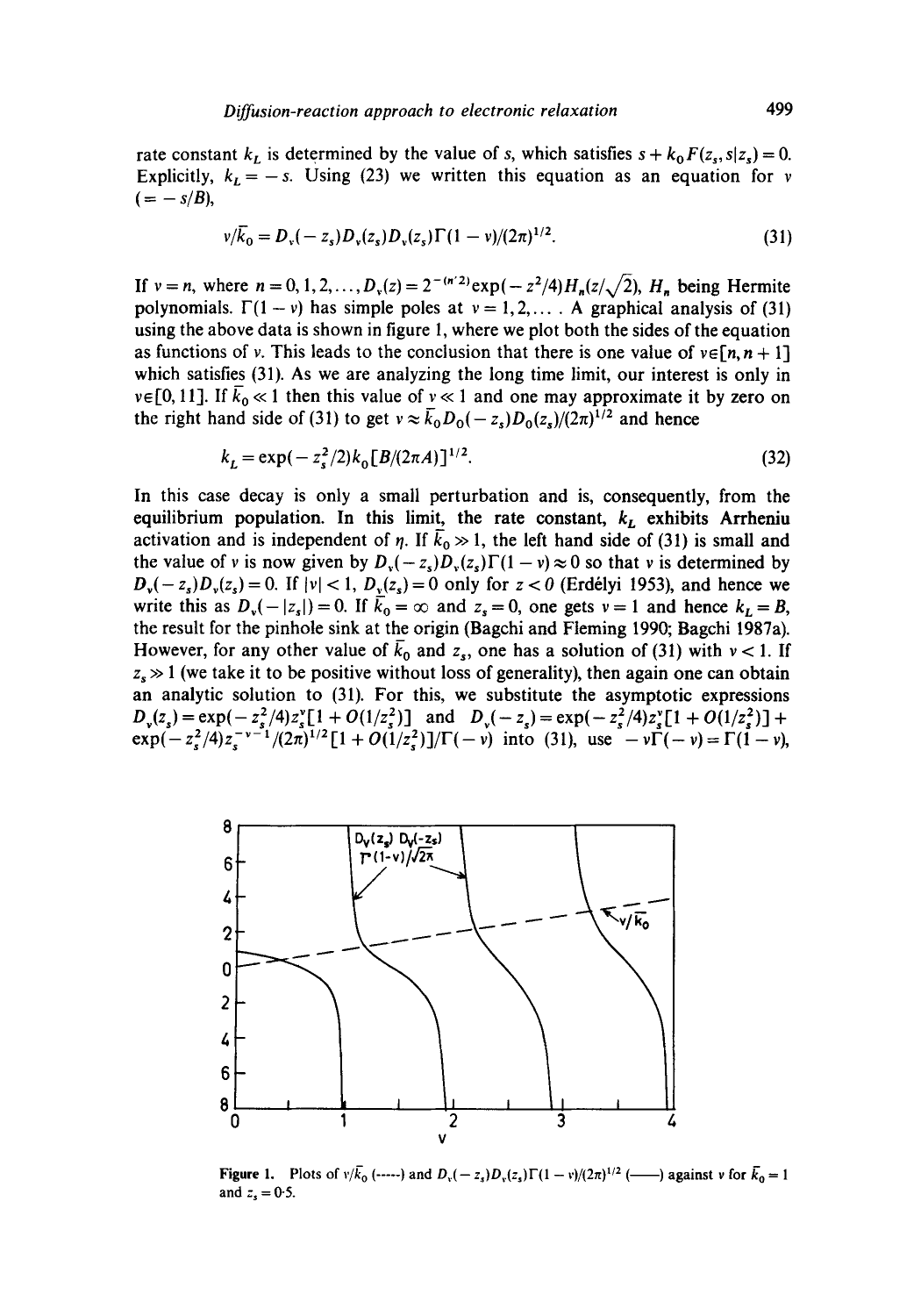and solve for v, to obtain

$$
\frac{v}{\overline{k}_0} = \frac{z_s \exp(-z_s^2/2)}{(\overline{k}_0 + z_s)\sqrt{2\pi}} \left[1 + O(1/z_s^2)\right].
$$
\n(33)

If one has decay from an equilibrium situation, with  $z_s \gg \bar{k}_0$ , then  $z_s/(\bar{k}_0 + z_s) \approx 1$  and the above equation gives (32). On the other hand, if  $z_s \ll \bar{k}_0$ , then  $z_s/(\bar{k}_0 + z_s) \ll 1$  and the long time rate is much lower than the equilibrium rate. This happens because the particle is absorbed as soon as it reaches the sink so that the population in the vicinity of the sink deviates strongly from the equilibrium one. However, it still has an Arrhenius dependence!

From the above analysis, one finds the following viscosity dependence for the rate constants (see Bagchi and Fleming 1990 and Bagchi 1987b).

|                                                                       | k,          | k,          |
|-----------------------------------------------------------------------|-------------|-------------|
|                                                                       | Independent | Independent |
|                                                                       | Fractional  | Fractional  |
| $\bar{k}_0 \ll 1$<br>$z_s \gg \bar{k}_0 \gg 1$<br>$\bar{k}_s \gg z_s$ | Inverse     | Inverse     |

Viscosity dependence of the rate constants

#### 3.3 *Numerical results*

In the following we give numerical results for the problem, with the aim of illustrating the major results. On the whole, these confirm the numerical results of Bagchi (1987a). In the  $k, \rightarrow 0$  limit, there are only three dimensionless parameters for the problem. They are  $\bar{k}_0$ ,  $z_s$  and  $z_0$ . Therefore, we study the long term and average rate constants as a function of these parameters. In figure 2, we plot  $(\bar{k}_L/\bar{k}_0)$  against  $\exp(-z_s^2/2)(2\pi)^{1/2}$ for two values of  $\bar{k}_0$ , viz 0.1 and 10.0. For  $\bar{k} = 0.1$ , the result is a straight line with a slope of unity, as predicted by (32). On the other hand, for  $\bar{k}_0 = 10$ , one has a limit where deviation from the equilibrium population is important. The dotted line in the figure is a plot of  $z_s \exp(z_s^2/2)/[(k_0 + z_s)(2\pi)^{1/2}]$  and there is good agreement between this approximate result and the actual one (dashed line) for large  $z_s$ . On a  $\log(\bar{k}_L/\bar{k}_0)$ vs  $-z_s^2/2$  plot the two curves are almost coincident. Figure 3 shows the plot of log( $\bar{k}_I$ ) against log( $k_0$ ), for two values of  $z_0$ ,  $z_s$  being kept constant. The plot demonstrates the dependence of  $\bar{k}_I$  on  $z_0$ , explicitly. Plotted in the same figure are the values of  $log(\bar{k}_L)$ , for the same value of  $z_s$ . For small  $\bar{k}_0$ ,  $\bar{k}_L \approx \bar{k}_I$ , while for large  $\bar{k}_0$ , the two could be different. In fact they are closer to one another, if the position of the sink is not near the initial position of the particle, so that the particle decay takes a longer time.

## **4. Summary and conclusions**

We have given a general procedure for solving the problem of radiationless decay, modelled by a modified Smoluchowski equation, with a delta function sink. The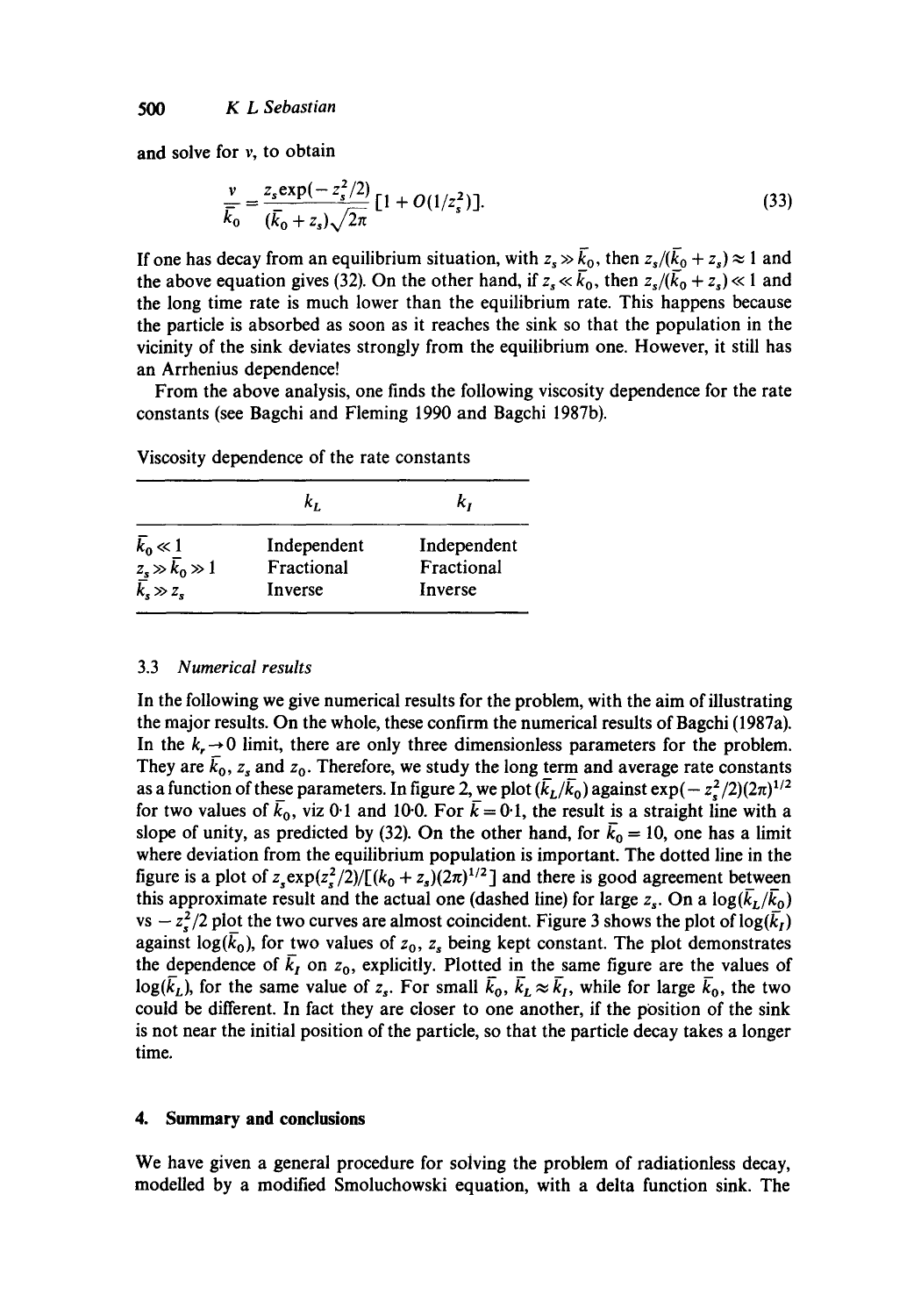

**Figure 2.** Plot of  $\bar{k}_L/\bar{k}_0$  vs  $\exp(-z_s^2/2)/(2\pi)^{1/2}$  for  $\bar{k}_0 = 0.1$  (line (------) is the plot of  $z_s \exp(-z_s^2/2) / [(k_0 + z_s)(2\pi)^{1/2}]$ . ) and  $k_0 = 10$  (---). The



**Figure 3.** Log( $\bar{k}_1$ ) against log( $\bar{k}_0$ ) for  $z_0 = 0.5$  (---),  $z_0 = 0$  (------), for  $z_s = 1$ . (-----) is the plot of  $log(k_L)$ .

procedure is applicable to any problem for which Green's function for the motion in the absence of the sink is known. Expressions for  $k<sub>I</sub>$  and  $k<sub>L</sub>$  applicable in the general case have been given. The method has been applied to the problem where motion takes place on a parabolic potential, for which the Green's function can be found. Explicit expressions for  $k_I$  and  $k_L$  for arbitrary values of  $k_r$  have been given. The  $k_r \rightarrow 0$  limit has been analyzed in detail. In this limit, the problem has three dimensionless parameters, which are related to the sink position, initial position of the particle and the rate of non-radiative decay. Analytical and numerical results have been presented for various values of these parameters.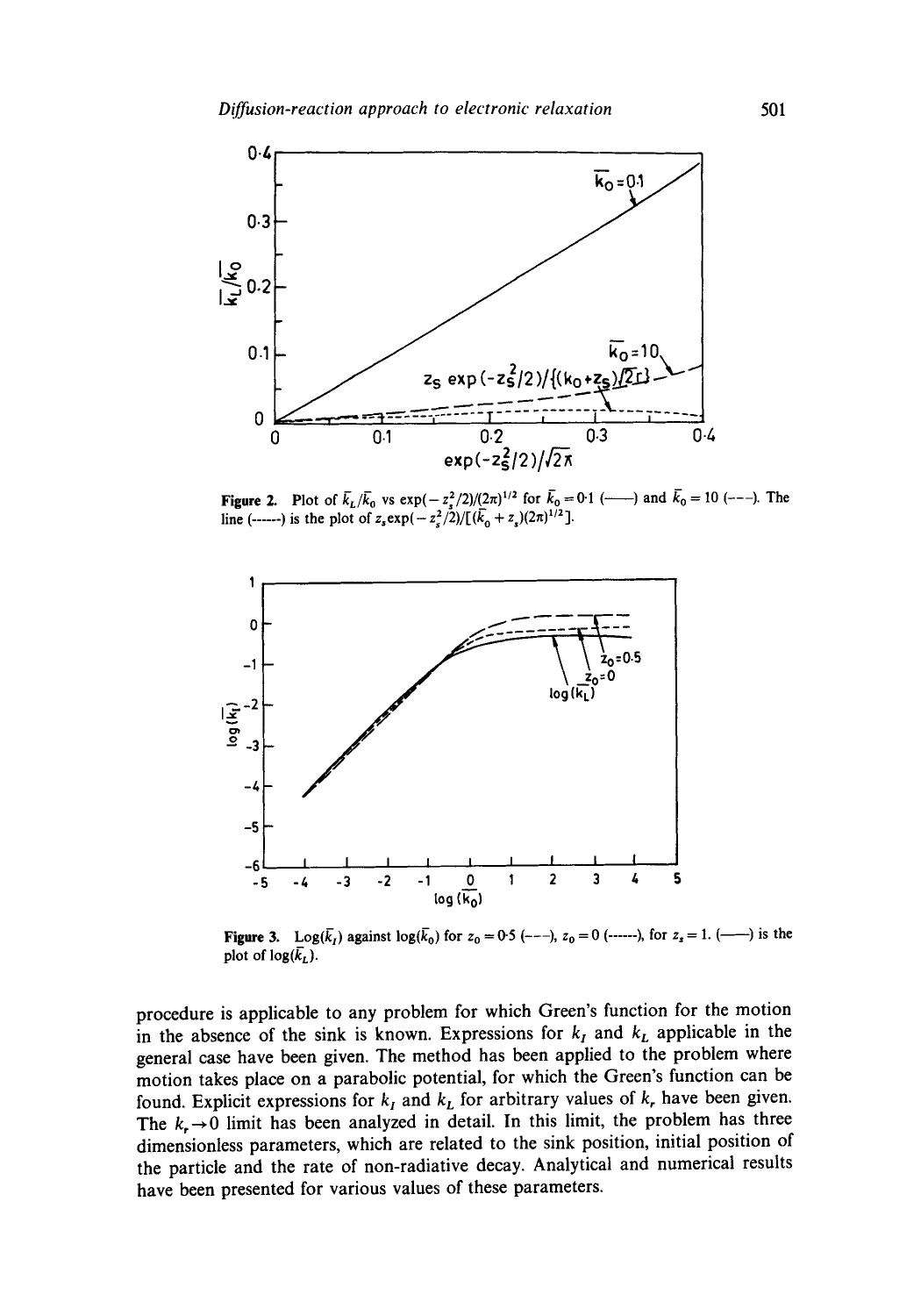## 502 *K L Sebastian*

Our equation (11) is quite general and we have used it to solve other related problems, involving delta function sinks, for which  $\mathscr{G}_0(x, s|x_0)$  is known (Chakravarti and Sebastian 1993). The same procedure is also applicable to the case where  $S$  is a non-local operator, and may be represented by  $S \equiv |f\rangle k_0 \langle g|$ , f and g are arbitrary acceptable functions. Choosing both of them to be Gaussian should be an improvement over the delta function sink model. S may even be a linear combination of such operators.

## **Acknowledgements**

This work was supported by the Department of Science and Technology, Government of India. The author thanks the Alexander von Humboldt foundation for supporting his stay in Germany and Dr G Doyen and Prof M Scheffler for hospitality at the Fritz Haber Institute, where the manuscript was prepared.

**Appendix A.** Determination of  $\mathscr{G}_0(x, s | x_0)$ 

We follow Courant and Hilbert (1953). Equation (21) is

$$
\left[\frac{d^2}{dz^2} + \frac{d}{dz}z + v\right] \mathcal{G}_0(z, s|z_0) = -\delta(z - z_0)/(AB)^{1/2}.
$$
 (A1)

We solve this equation separately for  $z > z_0$  and  $z < z_0$  and match them properly at  $z = z_0$ .

*Region 1:*  $z > z_0$ . In this region, the equation reads

$$
\left[\frac{\mathrm{d}^2}{\mathrm{d}z^2} + \frac{\mathrm{d}}{\mathrm{d}z}z + v\right] \mathcal{G}_0(z, s|z_0) = 0. \tag{A2}
$$

We need a solution, that will approach zero as  $z \rightarrow \infty$ . The two independent solutions of the equation are  $exp(-z^2/4)D_v(z)$  and  $exp(-z^2/4)D_v(-z)$  (see appendix B). Of these, the second one is unacceptable as it tends  $\infty$  as z tends to  $\infty$ . Therefore we take the solution to be  $\mathcal{G}_0(z, s|z_0) = (constant) \exp(-z^2/4)D_v(z)$ . We write the constant as  $C_1/[\exp(-z_0^2/4)D_y(z_0)]$  so that

$$
\mathcal{G}_0(z, s|z_0) = C_1 \exp(-z^2/4) D_v(z) / [\exp(-z_0^2/4) D_v(z_0)], \tag{A3}
$$

 $C_1$  is yet to be determined.

*Region 2:*  $z < z_0$ . In this region again, (A1) reduces to (A2) above. Here, we need the solution, that will approach zero as z tends to  $-\infty$ . We take the solution to be

$$
\mathcal{G}_0(z, s|z_0) = C_2 \exp(-z^2/4) D_v(-z) / [\exp(-z_0^2/4) D_v(-z_0)], \tag{A4}
$$

 $C_2$  is to be determined. The differential equation (1) implies that  $\mathscr{G}_0(z, s|z_0)$  is continuous at  $z_0$ , which gives  $C_1 = C_2$ . Further, it also implies

$$
\left[\frac{d}{dz}\exp(z^2/2)\mathcal{G}_0(z,s|z_0)\right]_{z_0-\epsilon}^{z_0+\epsilon}=-\exp(z_0^2/2)/(AB)^{1/2},\tag{A5}
$$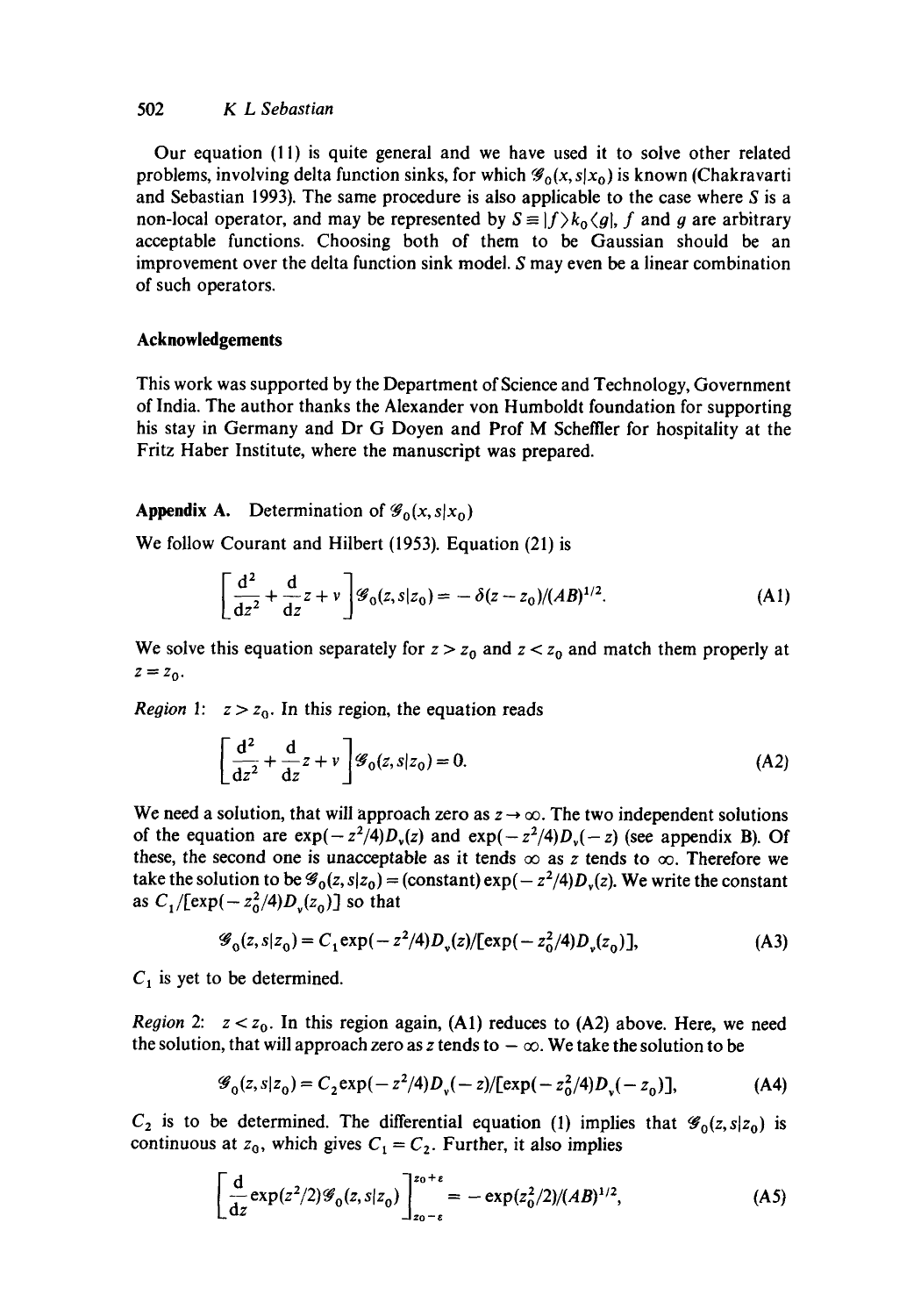for infinitesimal positive  $\varepsilon$ . Using (A3) and (A4) to evaluate the LHS of (5), and using (B2) we get

$$
C_1 = \Gamma(-v)D_v(z_0)D_v(-z_0)/(2\pi AB)^{1/2}.
$$
 (A6)

 $\Gamma$  is the Gamma function. Using the identity  $\Gamma(- v) = \Gamma(1 - v)/(-v)$ , we write

$$
\mathcal{G}_0(x, s|x_0) = F(z, s|z_0)/s,\tag{A7}
$$

with

$$
F(z, s|z_0) = D_v(-z_<)D_v(z_>) \exp[(z_0^2 - z^2)/4] \Gamma(1 - v) [B/(2\pi A)]^{1/2}, \quad (A8)
$$
  
  $z_< = min(z, z_0)$  and  $z_> = max(z, z_0)$ .

## Appendix B. Properties of the parabolic cylinder function used in the paper

Here we give only those properties that are relevant to us. Details may be found in Erdélyi (1953), Whittaker and Watson (1962).  $D_v(z)$  and  $D_v(-z)$  both obey the differential equation

$$
\frac{d^2 D}{dz^2} + \{v + 1/2 - z^2/4\} D_v = 0.
$$
 (B1)

Their Wronskian is

$$
D_{\nu}(z)\frac{dD(-z)}{dz} - D_{\nu}(-z)\frac{dD(z)}{dz} = (2\pi)^{1/2}/\Gamma(-\nu).
$$
 (B2)

In Magnus *et al* (1966), a factor of  $\sqrt{2}$  is missing in this equation. If Re(v) < 0, then  $D<sub>v</sub>(z)$  has the integral representation

$$
D_{\nu}(z) = \left[\exp(-z^2/4)/\Gamma(-\nu)\right] \int_0^{\infty} dt \exp[-(t^2/2 + zt)]t^{-\nu-1}.
$$
 (B3)

For  $Re(v) > 0$ , other integral representations are available. Alternatively, it may be defined by the recursion

$$
D_{v+1}(z) = zD_v(z) - vD_{v-1}(z). \tag{B4}
$$

For real  $z > 0$ ,  $D_v(z) = \exp(-z^2/4)z^v[1 + \mathcal{O}(1 + z^2)]$  and  $D_v(-z) = \exp(-z^2/4)z^2$  $\Gamma[1 + O(1/z^2) + \exp(-z^2/4)z^{-\nu-1}(2\pi)^{1/2}[1 + O(1/z^2)]/\Gamma(-\nu)$ . For  $\nu = 0$ , one has

$$
D_0(z) = \exp(-z^2/4). \tag{B5}
$$

## **Appendix C**

In this appendix, we give an interesting result for  $k<sub>I</sub>$  mentioned in the paper. An equation similar to (29) is valid for dynamics on an arbitrary potential  $V(x)$ , in presence of a delta function sink. The proof is given below. Our equation (27) holds for an arbitrary  $V(x)$ , provided we take  $F(z, s|z_0)$  to be defined by (22). We now make use of the following:  $\lim_{x\to 0}F(z, s|z_0) = \lim_{s\to 0} s\mathscr{G}(z, s|z_0) = \lim_{t\to\infty} G(z, t|z_0) =$  the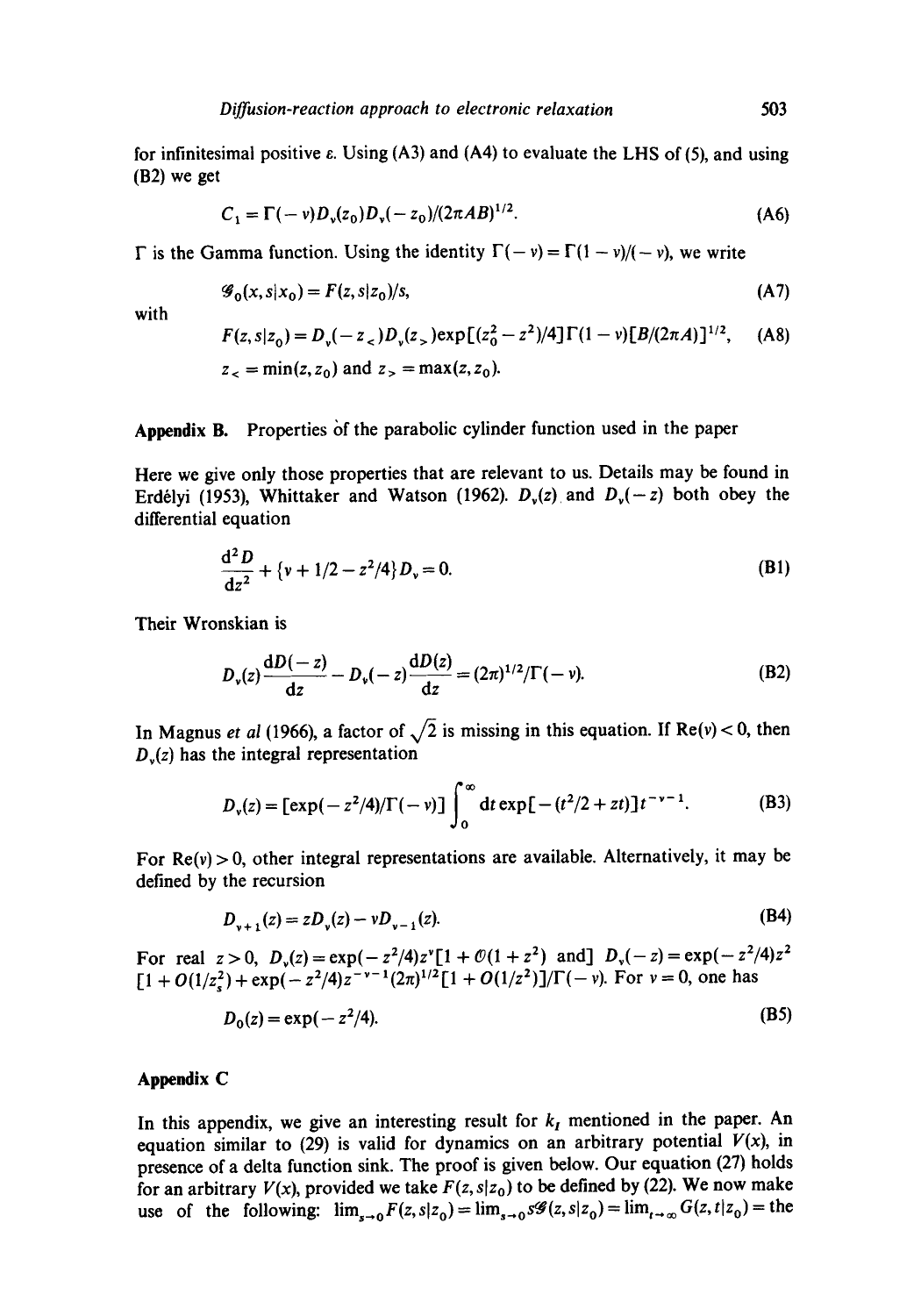equilibrium probability distribution,  $P_e(z)$ , which obeys  $\mathscr{L}P_e(z) = 0$ . On solving this, we get  $P_e(z) = \exp[-V(x)/(k_B T)]N$ , where

$$
N^{-1} = \int_{-\infty}^{\infty} \exp\left[-V(x)/(k_B T)\right] dx.
$$
 (C1)

Using this in (27)

$$
k_I^{-1} = \exp[V(x)/(k_B T)]/(k_0 N) - \left[\frac{\partial}{\partial s}\mathcal{G}(z_s, k_r | z_0)/\mathcal{G}(z_s, k_r | z_s)\right]_{s=0}.\tag{C2}
$$

 $\mathscr{G}(x, k, |x_0)$  obeys the equation

$$
\left\{ s - A \frac{d^2}{dx^2} - \frac{A}{k_B T} \frac{d}{dx} \left[ \frac{\partial V(x)}{\partial x} \right] \right\} \mathcal{G}(x, s | x_0) = \delta(x - x_0).
$$
 (C3)

We make the substitution  $\mathcal{G}_0(x, s|x_0) = \exp[-V(x)/(2k_B T)]\mathcal{X}(x, s|x_0)$  to obtain

$$
\left\{ s - A \frac{d^2}{dx^2} - U(x) \right\} \mathcal{X}(x, s | x_0) = \exp[-V(x_0)/(2k_B T)] \delta(x - x_0). \tag{C4}
$$

In the above, we have defined  $U(x) = A [2d^2 V/dx^2 - (dV/dx)^2/k_B T]/(4k_B T)$ . Now following the standard procedure of Courant and Hilbert (1953), we introduce  $y_i(x, s)$ ,  $i = 1, 2$  obeying

$$
\left\{ s - A \frac{d^2}{dx^2} - U(x) \right\} y_i(x, s | x_0) = 0,
$$
 (C5)

and satisfying the conditions  $y_1(-\infty)=0$  and  $y_2(\infty)=0$  Then one can write

$$
\mathcal{X}(x, s | x_0) = C_1 y_1(x_<) y_2(x_>, s), \tag{C6}
$$

where  $x_{<} = \min(x, x_0)$  and  $x_{>} = \max(x, x_0)$ .  $C_1$  is determined to be  $C_1 = \exp[V(x_0)]$  $(2k_B T)/[AW{y_1, y_2}]$ , where  $W{y_1, y_2}$  is the wronskian of the two solutions and is a constant, having no dependence on x or  $x_0$ . Using the above results in the expression for  $k_i^{-1}$ , we find

$$
k_I^{-1} = \frac{\exp[V(x)/k_B T]}{(k_0 N)} \left[ \frac{\partial}{\partial s} (Y(x_0, s) / Y(x_s, s)) \right]_{s=0},\tag{C7}
$$

where  $Y(x, s) = \exp[V(x)/(2k_B T)]y_1(x, s)$ . As we know the equation obeyed by  $y_1(x, s)$ we find the differential equation obeyed by  $Y(x, s)$  to be

$$
\left(s - A \exp[V(x)/(k_B T)] \frac{d}{dx} \exp[-V(x)/(k_B T)] \frac{d}{dx}\right) Y(x, s) = 0
$$
 (C8)

with the condition that  $\exp[-V(x)/(2k_BT)] Y(x,s) \rightarrow 0$  as  $x \rightarrow -\infty$  for any s. We note that, because of this,  $exp[V(x)/(2k_BT)] \partial Y(x, s)/\partial s \rightarrow 0$  in the same limit. Further, we also find that  $Y(x, 0) = constant$  which we denote by  $Y_0$ . Differentiating (C8) with